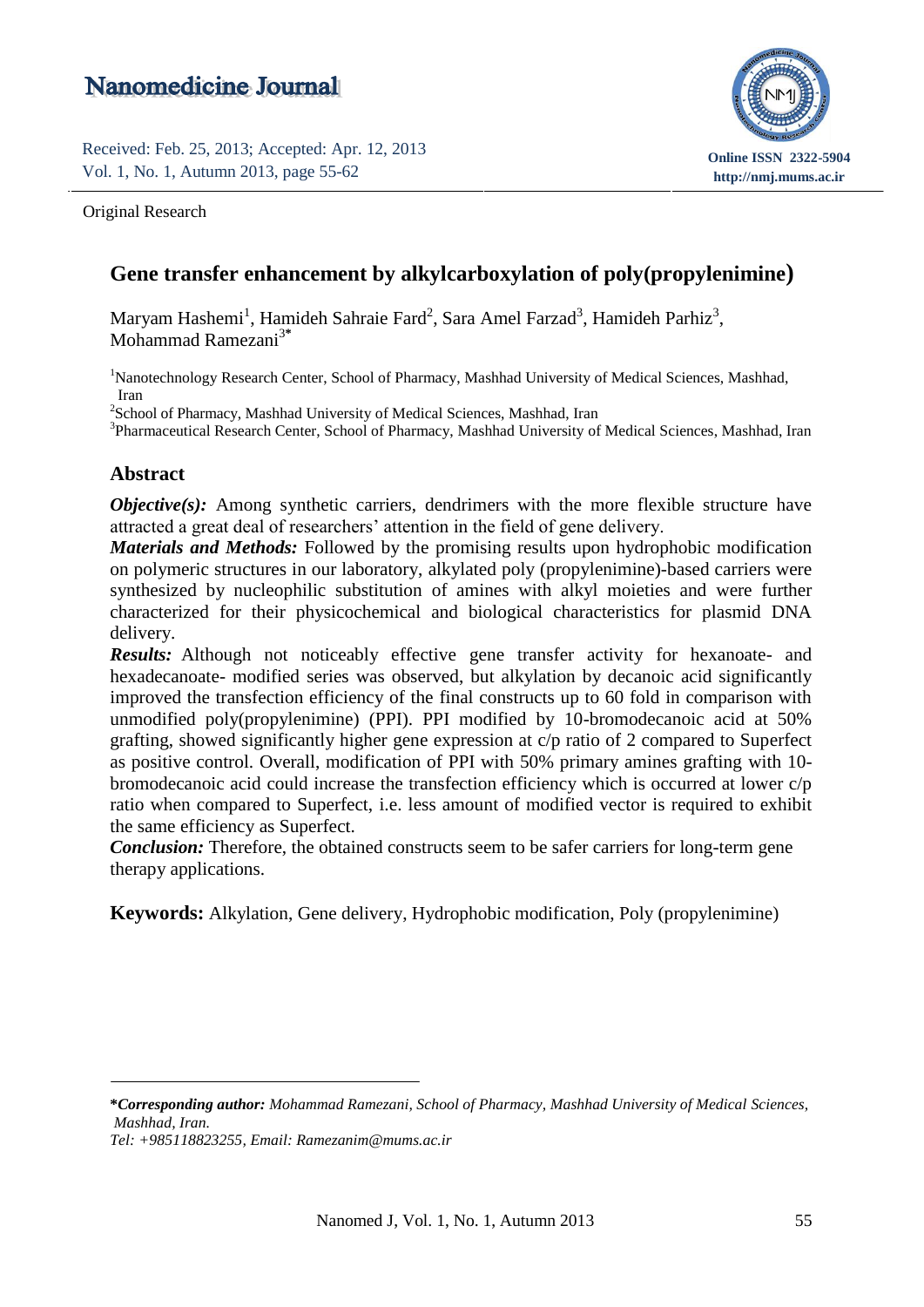## **Introduction**

Synthetic carriers have been proposed as promising and safer alternatives to viral systems for gene delivery purposes (1). However, they are still suffering from the lower transfection efficiency compared to viral counterparts. Therefore, various studies have focused on the synthesis of efficient agents with gene delivery capability compared to viral ones. Among synthetic carriers, dendrimers with the more flexible structure have gained a great deal of researchers' attention in the field of gene delivery (2, 3). Dendrimers consist of three characteristic components: (a) an initiator core, (b) an interior layer (generations), com-posed of repeating units, radially expanded from the initial core and (c) exterior (terminal functionality) attached to the outermost interior generation (4, 5). Their unique structure confer them a superior multivalent surface, exposing high number of functional groups on the surface to do various modifications on (4). Poly (amidoamine) (PAMAM) and poly (propylenimine) (PPI) can be mentioned as the two most investigated dendrimers for both drug and gene delivery purposes (6). The differences between the two polymers are the hydrodynamic diameter and internal microenvironments. PPI dendrimers are smaller, more stable in higher temperature and less polar in internal microenvironment compared to PAMAM (7). A wide range of modifications from PEGylation to more sophisticated surface engineering have been studied on these structures to improve their gene transfer efficacy while reducing toxicity (8-12). However, fewer studies have been conducted on gene delivery efficiency of PPI dendrimers in comparison to PAMAM. The aim of this research was to evaluate the effect of alkylation on the transfection efficiency of PPI G4. Our group recently reported successful gene delivery by grafting different length alkyl moieties onto branched polyethylenimine-based structures (13-16).

Employing the hydrophilic parts in the structure of various multi-functional vectors has been investigated by other groups as well

which could significantly improve their gene transfer properties (17, 18). In the current study, we synthesized the PPI-based carriers by nucleophilic substitution reaction of a series of bromoalkylcarboxylates with different alkyl chains with surface amine groups on PPI followed by their physicochemical and biological characterization for plasmid DNA delivery.

### **Materials and Methods** *Materials*

Generation 4 Poly(propyleneimine) was obtained from Symo-chem. BV, Netherlands. 6-bromohexanoic acid, 10-bromodecanoic acid, 16-bromohexadecanoic acid, 3-(4,5 [dimethyl](http://en.wikipedia.org/wiki/Di-)[thiazol-](http://en.wikipedia.org/wiki/Thiazole)2-yl)-2,5-d[iphenyl](http://en.wikipedia.org/wiki/Phenyl) tetra zolium bromide (MTT) and N-[2 hydroxythyl] piperazine-N'-[2-ethanesulfonic acid] (HEPES) were purch-ased from Sigma-Aldrich (Munich, Germ-any). Dulbecco's modified Eagle's medium (DMEM) and fetal bovine serum (FBS) were obtained from GIBCO (Gaith-ersburg, USA). Ethidium bromide was supplied by Cinnagen (Tehran, Iran).

## *Preparation of plasmid DNA*

*E. coli* bacterial strain DH5α was first transformed by Plasmid DNA encoding *Renilla luciferase* (pRL-CMV) (Promega, Madison, WI). Plasmid DNA then was extracted from the culture pellets using a Qiagen endotoxin free mega plasmid kit (QIAGEN, Hilden, Germany) according to the manufacturer's instructions.

### *Conjugation of alkylcarboxylate to polypropyleneimine*

The synthesis of PPI-alkylcarboxylates was carried out according to the previously reported method with minor modifications (13). In Brief, PPI G4 was dissolved in chloroform. 6-bromohexanoic acid, 10-bromodecanoic acid or 16-bromohexa-decanoic acid was dissolved in chloroform and added drop-wise to the vigorously stirred PPI solution. After 24 h stirring at room temperature, the solvent was removed under reduced pressure and the residue was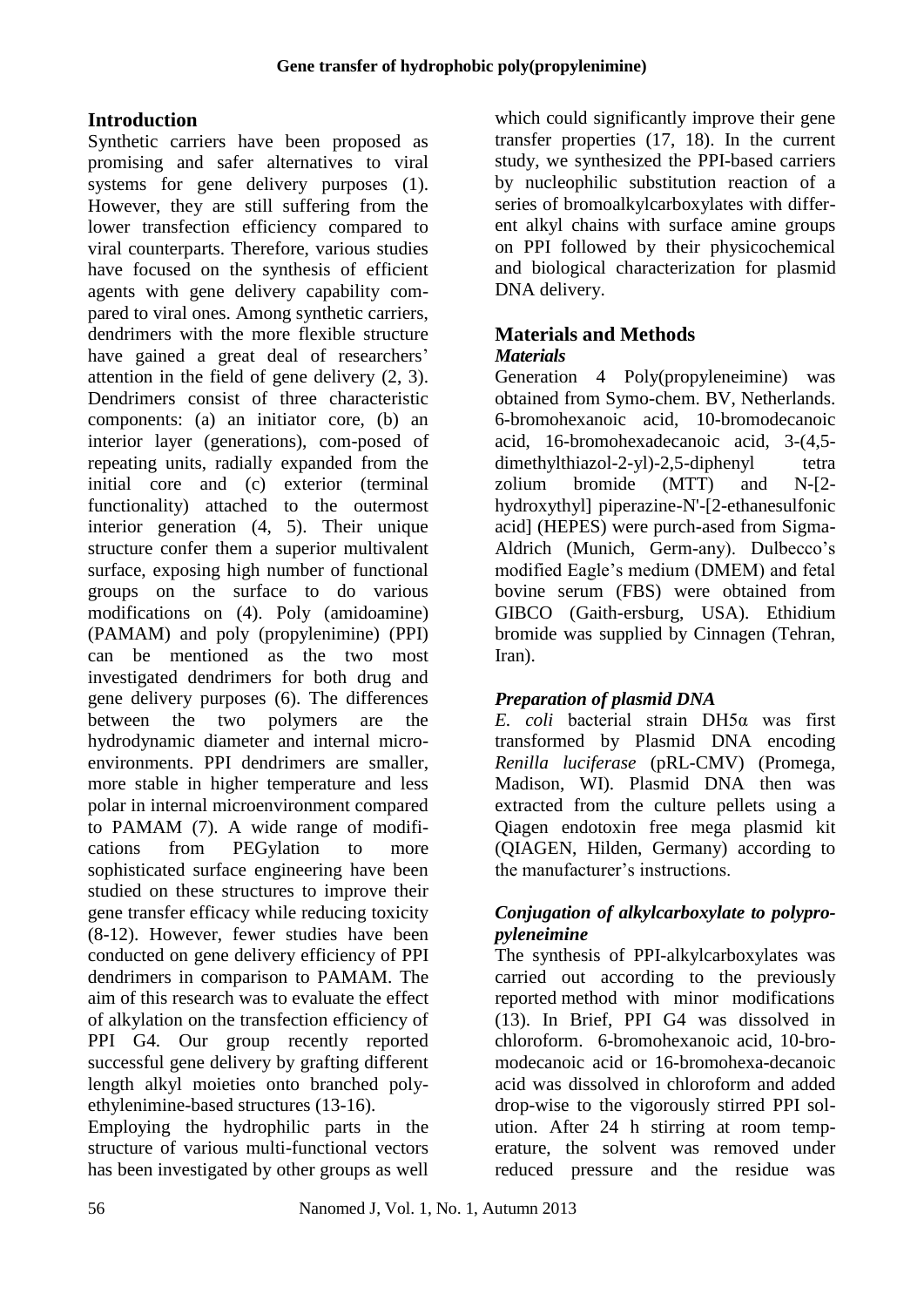dissolved in DDW. The final product was dialyzed using dialysis Spectra/Por membrane with the range of 1000-3000 Da molecular weight cut-off (Spectrum Laboratories, Houston, USA) once against ethanolwater, then twice against water.

This was to remove the unreacted alkylating agents and other reagents used for facilitating the reaction. The final purified product was lyophilized for further use. The degree of grafting was measured by TNBS assay at 405 nm.

#### *Ethidium bromide (EtBr) exclusion assay*

PPI derivatives were prepared in HBG buffer (1 ml, 20 mM, pH 7.4 containing 5% glucose) and added at different weight polymer/weight plasmid ratios (c/p ratios) to a solution containing pRL-CMV (5 µg/ml) and EtBr (400 ng/ml). Fluorescence intensity was measured at 510 nm excitation and 590 nm emission wavelengths using a Jasco FP-6200 spectrofluorimeter (Tokyo, Japan). The fluorescence intensity of DNA with EtBr corresponds to 0% condensation, whereas the fluorescence intensity of EtBr without plasmid corresponds to 100% condensation. Results are reported as mean ±SD, n=3.

#### *Particle size and zeta potential measurements*

The particle size and zeta potential of PPI or the optimal modified PPIs were measured using Dynamic Light Scattering (DLS) and Laser Doppler Velocimetry (LDV) respectively by a Malvern Nano ZS instrument and DTS software (Malvern Instruments, UK). Three independent samples (n=3) were prepared and the results are reported as mean±SEM.

Each mean represents the average value of 30 measurements from each independent sample.

#### *Cell transfection with plasmid RL-CMV*

For cell transfection, murine neuroblastoma (Neuro-2A) cells (ATCC, CCL-131) were seeded at a density of  $1\times10^4$  cells/well in 96-

well plates and incubated in DMEM supplemented with 10% fetal bovine serum for 24 h. PPI G4, modified-PPI and Superfect were complexed at different weight/weight ratios ranging from 1:1, 2:1 and 4:1 with 200 ng pRL-CMV added into each well.

After 4 h, the media was removed and replaced with fresh complete media.

The cells were further incubated for 24 h at  $37^{\circ}$ C and the luciferase activity in cell lysate was measured by using promega luciferase assay kit on Luminometer (Berthlod Detection System, Pforzheim, Germany). The results are reported as mean $\pm$ SD, n=3.

### *Cell transfection with GFP reporter gene expression*

Neuro 2A cells were seeded at a density of  $8\times10^4$  cells per well in 24-well plates. Polyplexes with 3 *µ*g of DNA (pEGFP) at different c/p ratio of Superfect, PPI G4 and the vector with the highest luciferase transfection efficiency were added to the cells. Medium was refreshed after 4 h.

Cells were harvested 24 h post-transfection and kept on ice until analysis. The transfected cells were observed using a JuLI™ digital fluorescence microscope **(**NanoEnTek).

#### *Cytotoxicity assay*

Neuro 2A cells were seeded in 96-well plates at an initial density of  $1\times10^4$  cells/well and incubated for 24 h. Cells were then treated with the same amount of polyplexes used for transfection experiment.

After 3 h, the med-ium was replaced with fresh complete medium. After 24 h, 10 µL sterile filtered MTT stock solution in PBS (5 mg/ml) was added to each well and the absorbance was read at 575/630 nm.

The cell viability (%) relative to control wells containing cell culture medium without polymer was calculated by [A] test/ [A] control  $\times$  100.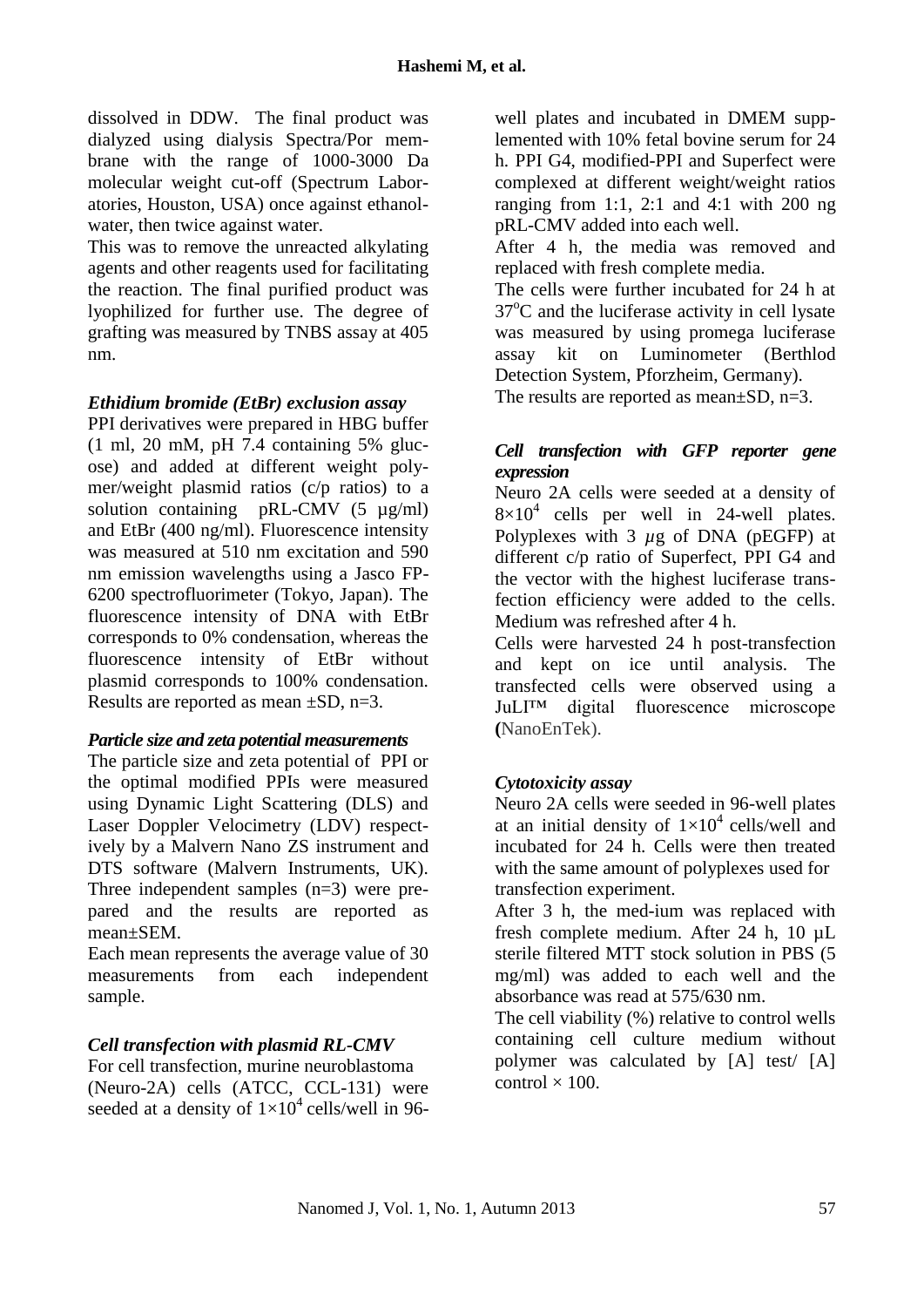

**Scheme 1.** Representative pathway for the synthesis of alkylcarboxylate PPI G4.

#### **Results and Discussion**

#### *Synthesis and physicochemical characterizeation of alkyl-PPI G4*

As recently discussed by several groups, alkylation of cationic polymers might be advantageous due to enhancement in both lipophilicity and interaction with biological membranes (13, 15-21).

In order to investigate the influence of the alkyl chains on the transfection and cytotoxicity of PPI G4 dendrimer, different percentages of primary amines of PPI were reacted with 6-bromohexanoic, 10- bromodecanoic or 16-bromohexadecanoic acids separately.

The degrees of substitution, determined by TNBS assay, were in the range of 9-13%, 19- 21% and 35-42% for supposed 10, 30 and 50 % alkylation of primary amines, respectively. Synthesis route is presented in Scheme 1. The obtained vectors were presented as PPI–  $X-Y\%$ , in which X is the number of carbons in the alkyl chain and Y% is the percentage of primary amines supposed to be substituted with alkyl chains.

The first requirement for cationic polymers in gene delivery systems is the ability to condense DNA into polyplexes with optimal size ranges (22). Ethidium bromide (EtBr) exclusion assay can be used to measure the extent of association of DNA with cationic polymers (23). At the c/p ratio of 1 and 2, almost all of vectors were able to condense the plasmid DNA (Figure 1). As expected, with increasing the percentage of substitution, more polycation required to condense DNA. It could be due to negatively charged carboxylate anions on the surface of the polycation which reduce the electrostatic

binding affinity of the polymer to DNA. In other studies with hydrophobic moieties grafted onto cationic polymers, more vectors were required to highly condense DNA as the percentage of grafting increased (24-26).





#### *Transfection with luciferase and GFP reporter genes*

The ability of the alkylcarboxylated PPI G4 to transfect mammalian cells was evaluated in murine neuroblastoma cells. Cells were transfected with polyplexes containing 200 ng of pRL-CMV at various c/p ratios. As shown in Figure 2, the optimum alkylcarboxylate chain length was found to be ten carbons. Although not noticeably effective for hexanoate- and hexadecanoate- modified series, but alkylcarboxylation with 10-bromodecanoic acid could significantly improve the transfection efficiency of the final constructs up to 60 fold in comparison with unmodified PPI G4 (Figure 2B). For example, PPI modified by 10-bromodecanoic acid at 50% grafting, showed significantly higher gene expression at c/p ratio of 2 compared to Superfect as positive control.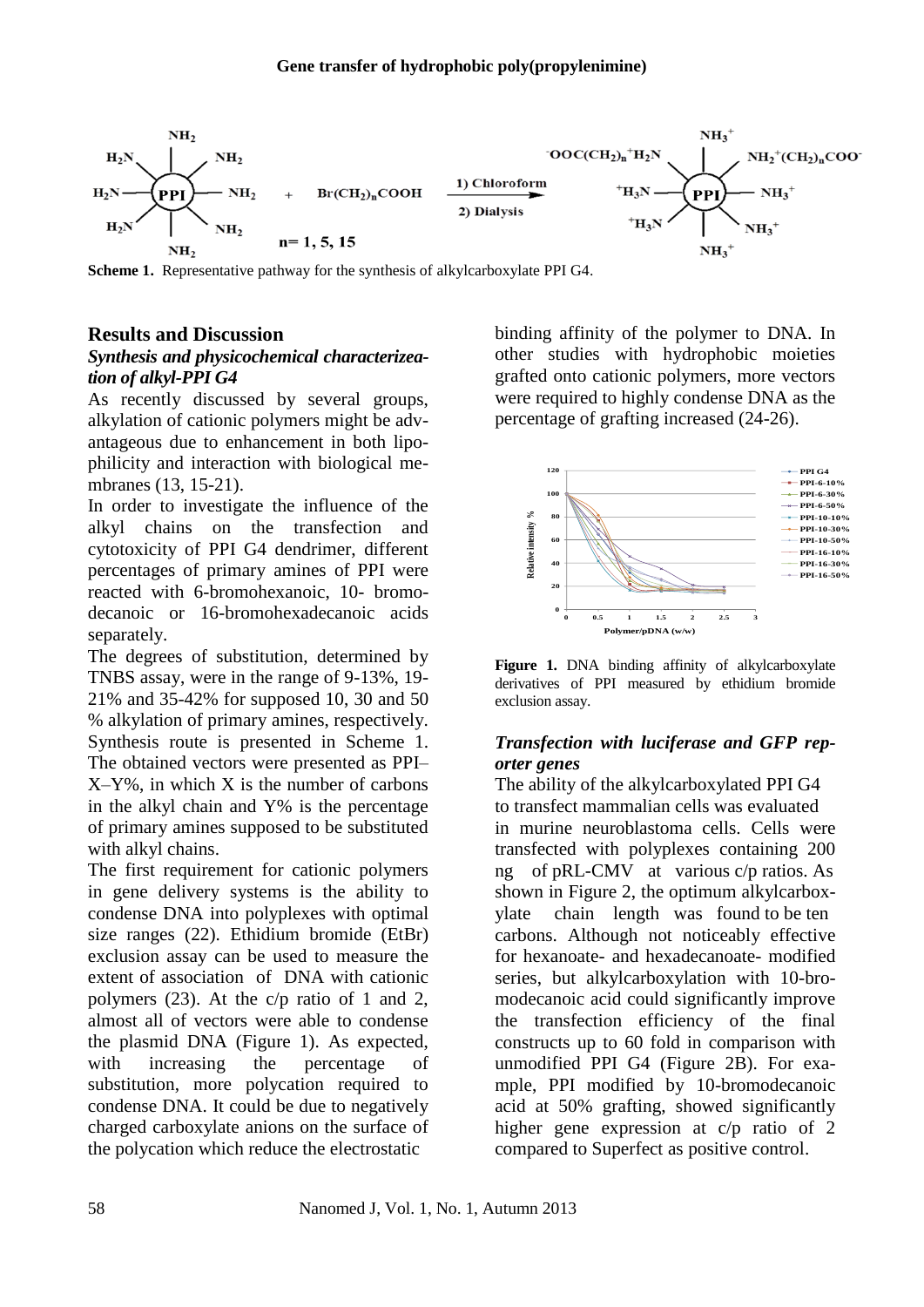Hydrophobic modification has been investigated as an efficient strategy in improving the gene transfection efficiency of cationic polymers (19-21). Our group has recently reported the structure of a series of alkyl-oligoamine derivatives of PEI 10 kDa with enhanced efficiency due to increase in lipophilicity while maintaining low toxicity (13, 27). These derivatives of PEI 10 kDa showed comparable transfection efficiency to PEI 25 kDa with significantly lower cell toxicity (13). In another study, gene expression in MSCs was enhanced using PAMAM dendrimer G5 linked to hydrophobic chains. However in this case, higher transfection efficiency wasobserved in vectors containing the shortest hydrophobic chains (19).

In our study, the results obtained revealed a significant improvement by alkylation of PPI G4 as PPI itself has low transfection efficiency. The alkylcarboxylate chains with intermediate number of carbons, i.e. 10 carbons seem to be the optimal alkyl length for the alkylcarboxylate-modified PPI G4 series compared to Superfect. In a series of alkylcarboxylated PEI 10 kDa which were synthesized by Dehshahri *et al* (13), the authors suggested the more favorable hydrophobic-hydrophilic balance on the surface of polymer as a probable reason of the observed higher gene transfection efficiency. However, they demonstrated the 6 carbon alkyl chain as the optimal number of carbons with 10 and 30% substitution in their study. The longer optimal alkyl length in our study compared to the previous PEI 10 kDa derivatives may be due to the fact that PPI G4 has lower amine content than PEI 10 kDa. Therefore, it may need stronger synergistic hydrophobic content to exhibit an optimal gene transfection effect. The longer alkyl chains would probably be more effective at disturbing endosomal membrane and facilitating endosomal release. That may be the reason for the observed higher transfection efficiency by PPIs with ten carbon atoms alkyl chains compared to the ones with 6 carbon atoms.

The most efficient vector in luciferase gene experiments was further used to transfect the Neuro2A cells by the GFP plasmid. Figure [3](http://www.ncbi.nlm.nih.gov/pmc/articles/PMC3108928/figure/F2/) shows positive GFP-expressing cells transfected with PPI-10-50%, PPI and Superfect at c/p ratios of 2 and 4.

## *Cytotoxicity assay*

The cytotoxicity of polyplexes prepared with alkylcarboxylation of PPI G4 was evaluated by MTT assay in Neuro2A cell culture. Although not significant, but in most modified PPIs, a slightly decrease in cellular viability was observed compared to unmodified PPI at almost all c/p ratios. The results also showed that cytotoxicity was dependent on degree of substitution of primary amines of PPI with alkylcarboxylate residues especially at higher c/p ratio, i.e generally higher substitution resulted in higher toxicity.

In a study done by Santos *et al* (19) in which PAMAM dendrimer G5 was conjugated to hydrophobic chains, the less lipophilic functionalized dendrimers were as cytotoxic

as G5 dendrimers whereas the more lipophilic functionalized dendrimers exhibited a cytotoxicity profile similar to Superfect. However, cytotoxicity results obtained in this study is in correlation with our previous studies in which hydrophobic modification did not significantly increase the toxicity (15, 16), although it was also reported that alkylcarboxylation improved the cellular viability in their experiments (13).

### *Particle size and surface charge of optimal PPI derivatives*

Particle size and zeta potential measurements of the polyplexes from the most efficient vectors are shown in Figure 5. The PPI-10- 50% derivative exhibited a typical particle size of  $\langle 200 \rangle$  nm and surface charges about 20-24 mV, both suitable for a nanoparticle to be used for gene delivery purposes.

## **Conclusion**

In conclusion, modification of PPI G4 with substitution of 50% of its primary amines by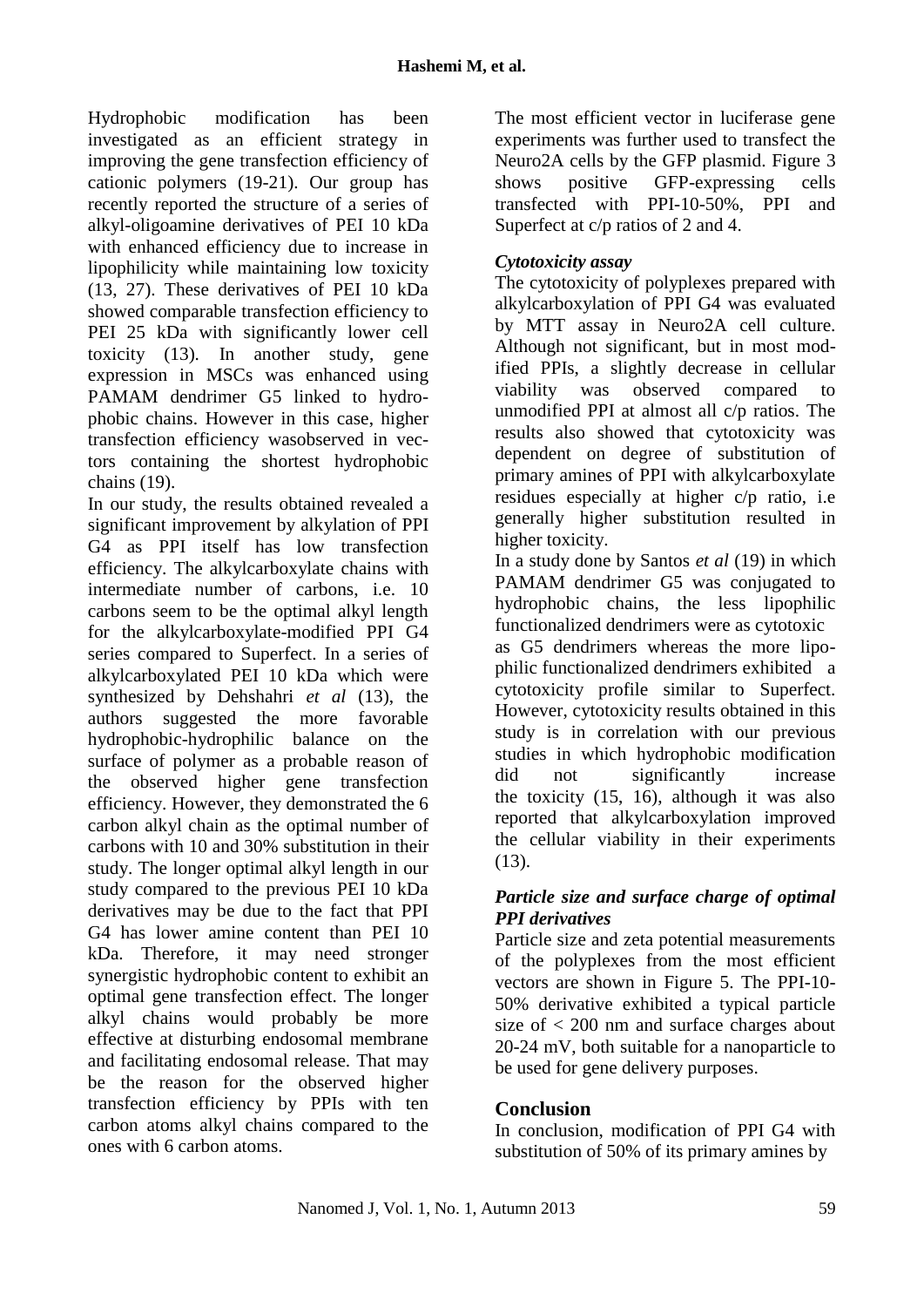10-bromodecanoic acid increased the transfection efficiency which was occurred at lower c/p ratio compared to Superfect making it a safer vector by using lesser amount for long-term gene therapy applications.



**Figure 2.** Transfection efficiency of nanoparticles formed with alkylcarboxylate-grafted PPI G4, PPI G4 and Superfect as positive control.



**Figure 3.** The transfected cells with GFP-expressing plasmid in Neuro 2A cells:  $(A_1)$  PPI-10-50% c/p2,  $(A_2)$ PPi-10-50% cp4,  $(B_1)$  PPI G4 c/p2,  $(B_2)$  PPI G4 c/p4,  $(C_1)$  Superfect c/p2,  $(C_2)$  Superfect c/p4.



**Figure 5.** Size and zeta potential of the polymer/DNA nanoparticles prepared the best modified-PPI vector and unmodified PPI G4**.**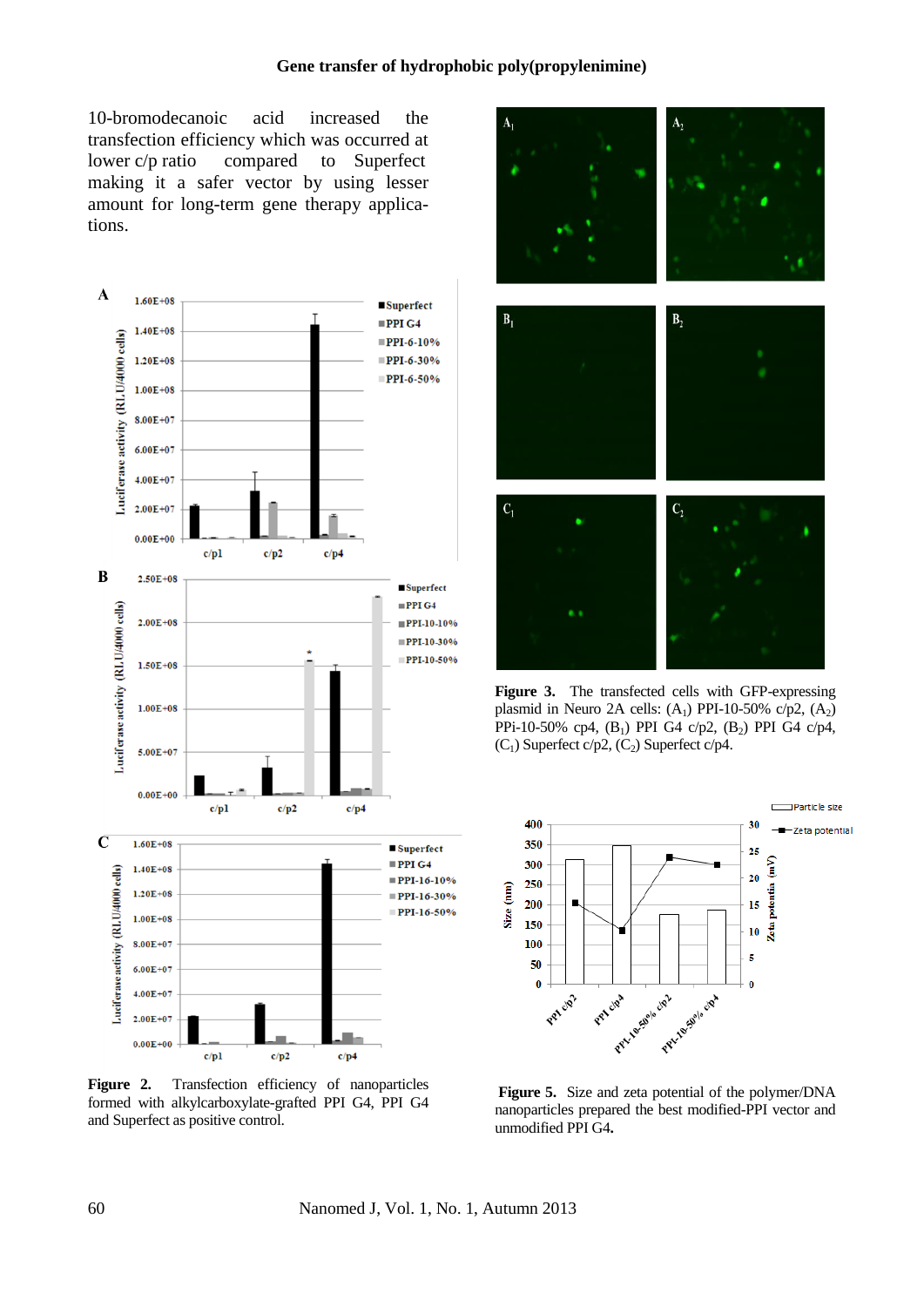

**Figure 4.** Viability profile of Neuro2A treated with alkyl-modified PPI G4, unmodified PPI G4 and Superfect.

#### **Acknowledgments**

This work was supported financially by a research grant from the Pharmaceutical Research Center for Research of Mashhad University of Medical Sciences, Mashhad, Iran.

#### **References**

- 1. Li SD, Huang L. Non-viral is superior to viral gene delivery. J Control release. 2007; 123(3): 181-183.
- 2. Dufes C, Uchegbu IF, Schatzlein AG. Dendrimers in gene delivery. Adv Drug Deliv Rev. 2005; 57(15): 2177-2202.
- 3. Parekh HS. The advance of dendrimers--a versatile targeting platform for gene/drug delivery. Curr Pharm Des. 2007; 13(27): 2837-2850.
- 4. Nanjwade BK, Bechra HM, Derkar GK, Manvi FV, Nanjwade VK. Dendrimers: emerging polymers for drug-delivery systems. Eur J Pharm Sci. 2009; 38(3): 185- 196.
- 5. Tomalia DA, Baker H, Dewald J, Hall M, Kallos G, Martin S, et al. A new class of polymers: starburst-dendritic macro molecules. Polym J. 1985; 17: 117-32.
- 6. Shao N, Su Y, Hu J, Zhang J, Zhang H, Cheng Y. Comparison of generation 3 polyamidoamine dendrimer and generation 4 polypropylenimine dendrimer on drug loading, complex structure, release behavior, and cytotoxicity. Int J Nanomedicine. 2011; 6: 3361-3372.
- 7. Shishu, Maheshwari M. Dendrimers: The Novel Pharmaceutical Drug Carriers. IJPSR. 2009; 2(2): 493-502.
- 8. Takahashi T, Hirose J, Kojima C, Harada A, Kono K. Synthesis of poly(amidoamine) dendron-bearing lipids with poly(ethylene glycol) grafts and their use for stabilization of nonviral gene vectors. Bioconjug Chem. 2007; 18(4): 1163-1169.
- 9. Wen Y, Guo Z, Du Z, Fang R, Wu H, Zeng X, et al. Serum tolerance and endosomal escape capacity of histidine-modified pDNAloaded complexes based on polyamidoamine dendrimer derivatives. Biomaterials. 2012; 33(32): 8111-8121.
- 10. Biswas S, Dodwadkar NS, Piroyan A, Torchilin VP. Surface conjugation of triphenylphosphonium to target poly(amidoamine) dendrimers to mitochondria. Biomaterials. 2012; 33(18): 4773-4782.
- 11. Russ V, Gunther M, Halama A, Ogris M, Wagner E. Oligoethylenimine-grafted poly propylenimine dendrimers as degradable and biocompatible synthetic vectors for gene delivery. J Control Release. 2008; 132(2): 131-140.
- 12. Aldawsari H, Edrada-Ebel R, Blatchford DR, Tate RJ, Tetley L, Dufes C. Enhanced gene expression in tumors after intravenous administration of arginine-, lysine- and